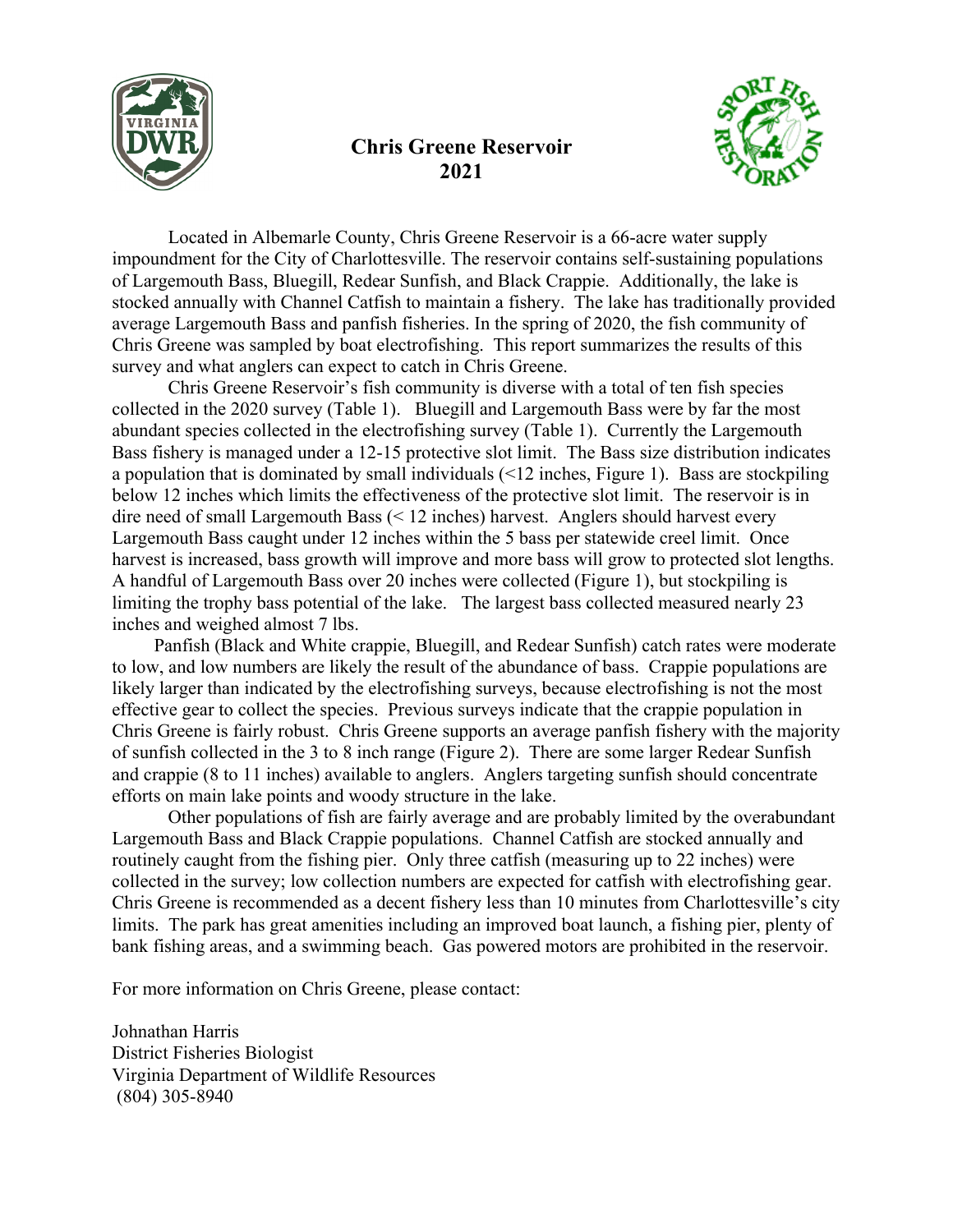|  |  |  | Table 1. Species account and catch rates for fish collected throughout Chris Greene Reservoir in 2020. |
|--|--|--|--------------------------------------------------------------------------------------------------------|
|  |  |  |                                                                                                        |

|                      | Electrofishing          |                                                 |                            |  |  |
|----------------------|-------------------------|-------------------------------------------------|----------------------------|--|--|
| <b>Species</b>       | <b>Number Collected</b> | <b>Catch Rate (fish/hour</b><br>electrofishing) | <b>Percentage of Catch</b> |  |  |
| <b>Black Crappie</b> | 20                      | 17                                              | $\overline{7}$             |  |  |
| Bluegill             | 102                     | 90                                              | 35                         |  |  |
| Channel Catfish      | $\overline{7}$          | 6                                               | $\overline{2}$             |  |  |
| Golden Shiner        | 3                       | $\overline{3}$                                  |                            |  |  |
| Green Sunfish        | 5                       | $\overline{4}$                                  | $\overline{2}$             |  |  |
| Largemouth Bass      | 86                      | 76                                              | 30                         |  |  |
| Redear               | 48                      | 42                                              | 16                         |  |  |
| Warmouth             | 12                      | 11                                              | $\overline{4}$             |  |  |
| White Crappie        | $\overline{7}$          | 6                                               | $\overline{2}$             |  |  |
| White Sucker         | $\overline{2}$          | $\overline{2}$                                  |                            |  |  |